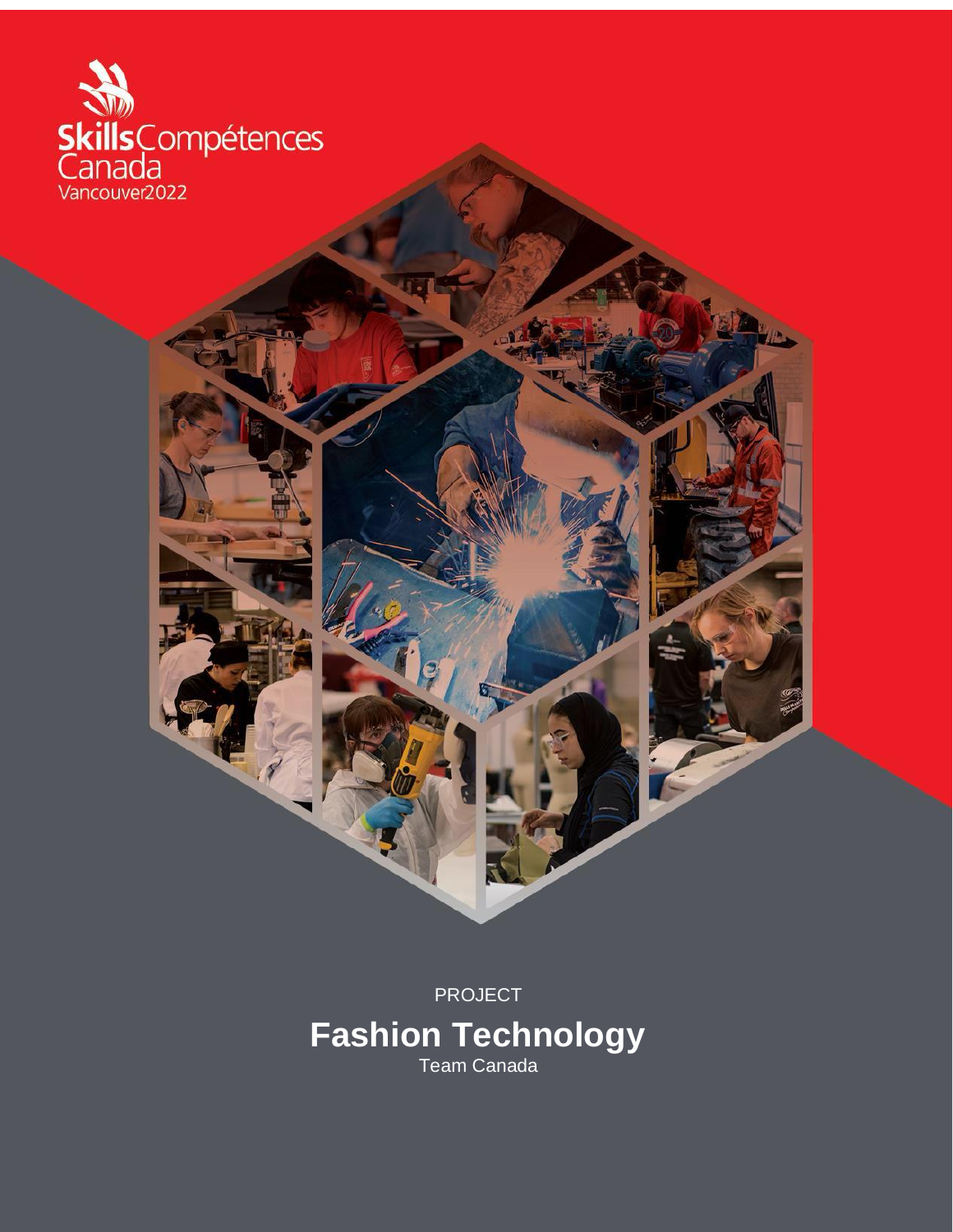

### **1. INTRODUCTION**

This Test Project consists of 3 modules. (Total of 18 hours on 3 days)

- Module 1. Patternmaking
- Module 2. Construction (module  $1-2$  = total of  $15.5$  hours)
- Module 3. Mystery box (module  $3 =$  total of 2.5 hours)

As soon as competitors complete module 1, they are permitted to move on to the module 2. All other modules must start at the same time. Competitors must submit each module at the end of the maximum time for that module, finished or not.

#### **The Competitor is required to:**

- Task 1: Design and do the technical drawing of the coat/jacket according to criteria
- Task 2: Draft a coat/jacket pattern with lining according to criteria
- Task 3: Mark, measure, layout and cut the coat/jacket
- Task 4: Construct the coat/jacket using various industrial machines efficiently
- Task 5: Finish some parts of the garment with hand sewing including mystery box application. Pressing and finishing

### **2. DESCRIPTION OF PROJECT AND TASKS**

MODULE 1 AND 2: COAT/JACKET - PATTERN AND CONSTRUCTION MAXIMUM TIME 15.5 HOURS (DAY 1, 2 AND 3)

### 2.1. MODULE 1: PATTERNS

Competitors will design a **coat/jacket** according to the theme, the mandatory criteria and the criteria randomly selected by the Expert from a ballot draw. Competitors will make the technical drawing of the **coat/jacket** (drawing will not be marked but is for reference when patterns are marked). They will then make the pattern for the **coat/jacket**

> Project 31 Fashion Technology Team Canada Page 1 of 7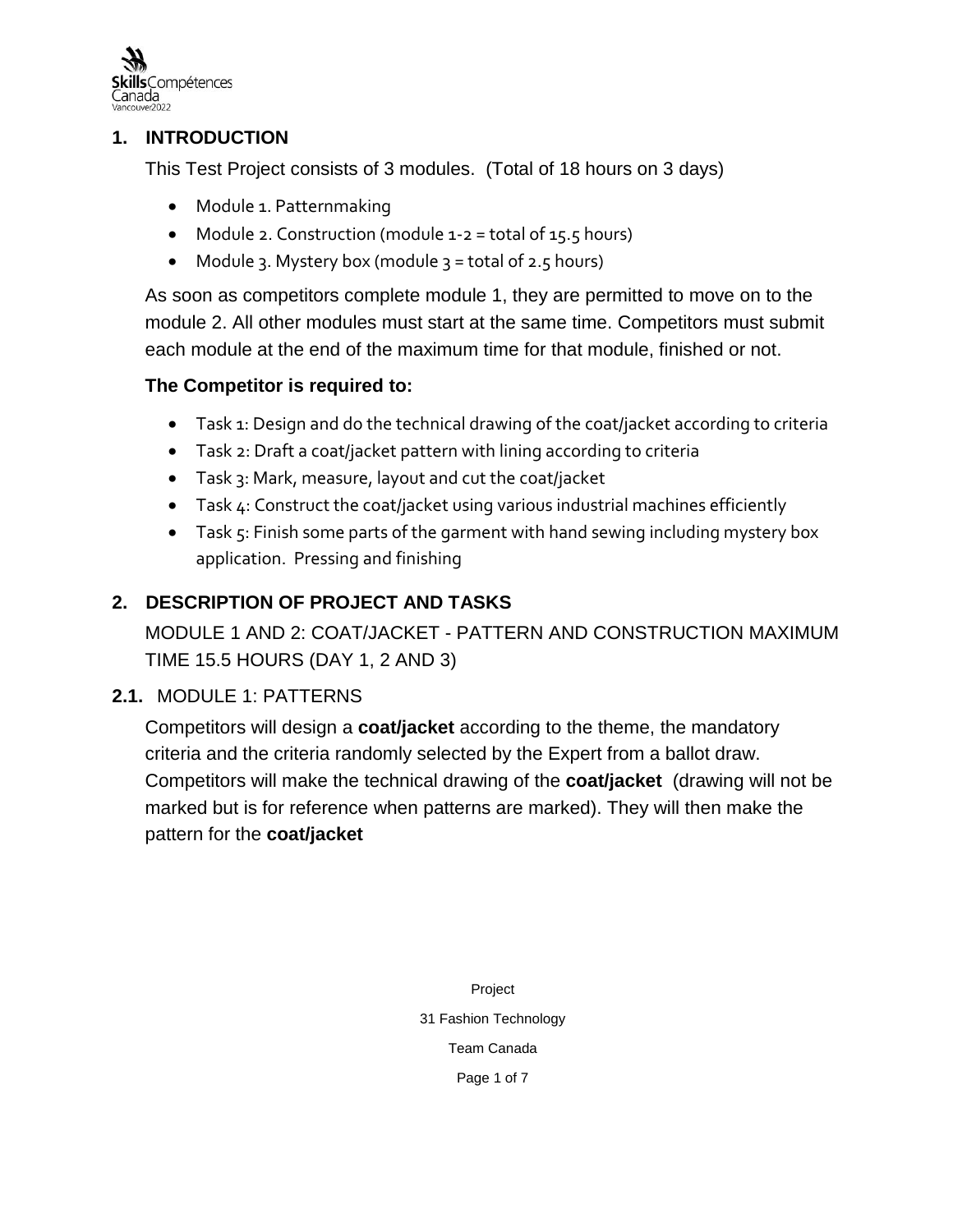

# **Theme: "Royal inspiration"**



# **Mandatory criteria:**

- Minimum length of 45cm from the waist.
- 2 long sleeves.
- Full lining.
- No raw edges allowed.

Project 31 Fashion Technology Team Canada Page 2 of 7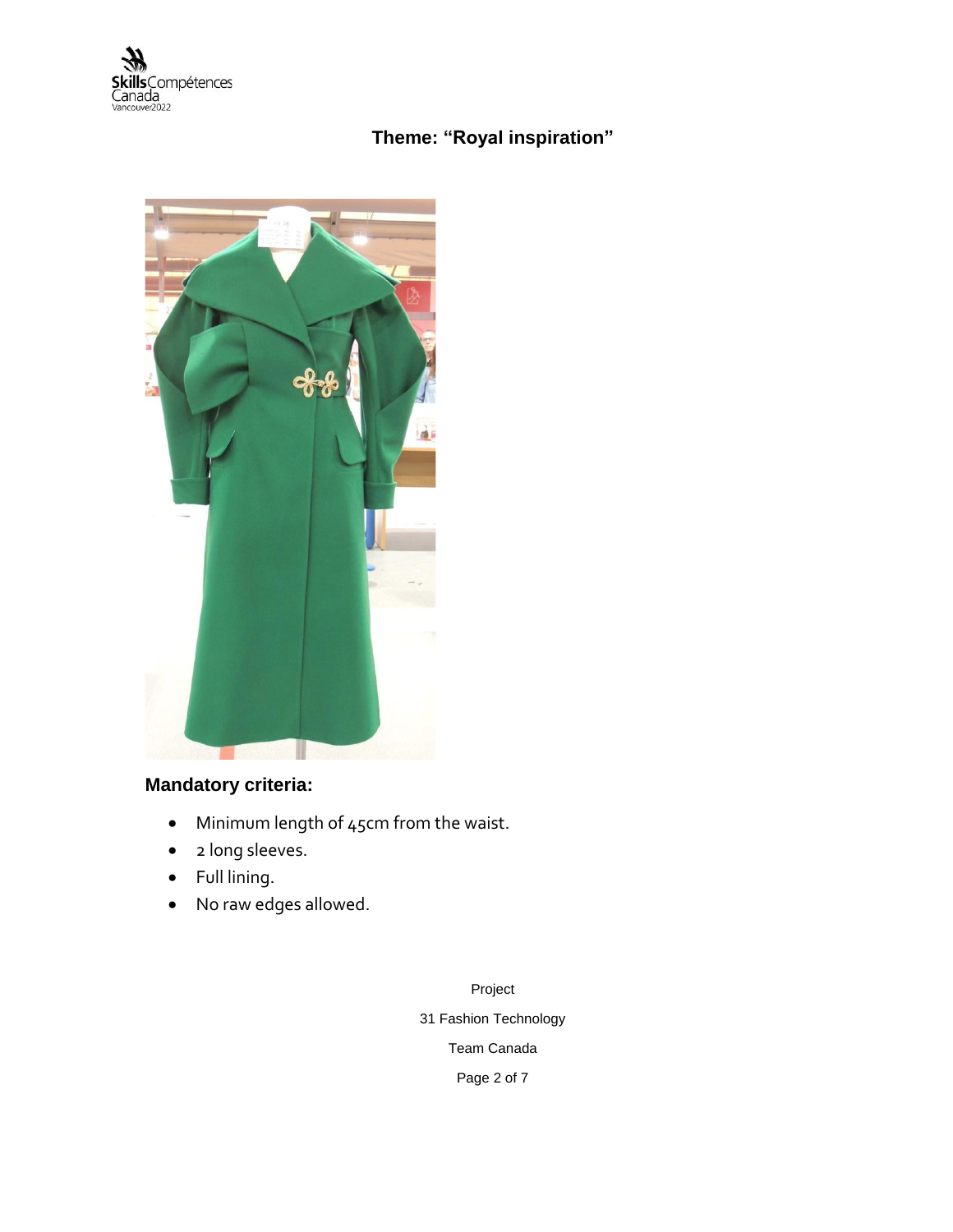

## **Criteria for the coat/jacket design to be selected by ballot on day one:**

- Ballot number 1 Tailored Collar OR Shawl Collar.
- Ballot number 2 Patch pockets OR welt pockets (flap or no flap).
- $\bullet$  Ballot number  $3$  Vent OR Slit.

## *A guide will be available describing the precise characteristics of each of the mandatory elements as well as photos showing several examples.*

Competitors must follow the ballot draw. The elements selected must be used. If the wrong elements are used, the competitor will not receive any marks for those criteria.

Competitors will receive a set of basic coat/jacket block - front, back and sleeve.

Lining patterns will not be marked or submitted

### **2.2.** MODULE 2: CONSTRUCTION

Competitors will layout and cut the pattern prepared in module 1, including lining and fusing. Only the main fabric layout will be assessed.

Competitors will then fuse, sew, press and finish the lined coat/jacket.

### **2.3.** MODULE 3: MYSTERY BOX - MAXIMUM TIME 2,5 HOURS (DAY 3)

Competitors will receive a mystery box containing fabric and different cording. They will use the fabrics and/or cording to create a "**frog closure"** for the coat/jacket made in module 2. The embellishment should be decorative as well as practical for the closure of the coat/jacket and enhances the overall design.

> Project 31 Fashion Technology Team Canada Page 3 of 7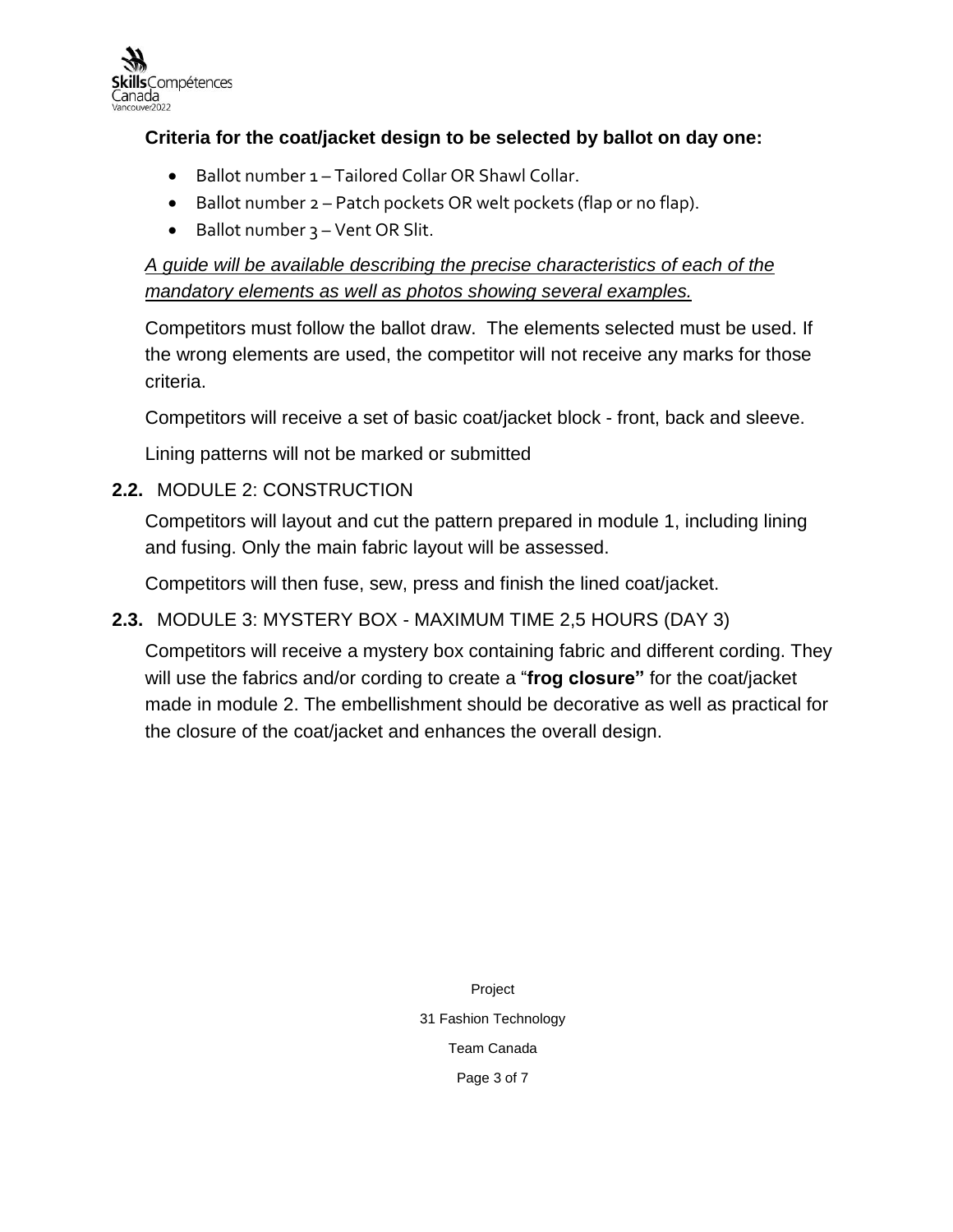



## **3. INSTRUCTIONS TO THE COMPETITOR**

#### **3.1.** MODULE 1

Patterns (Fabric pattern pieces only) must be submitted on pattern paper, for assessment **at the end of day 1.**

Muslin will be available for testing pieces if required.

The pattern must have English or French inscription on all pattern pieces. Pattern information must be in ink only. (Fabric pattern pieces only)

> Project 31 Fashion Technology Team Canada Page 4 of 7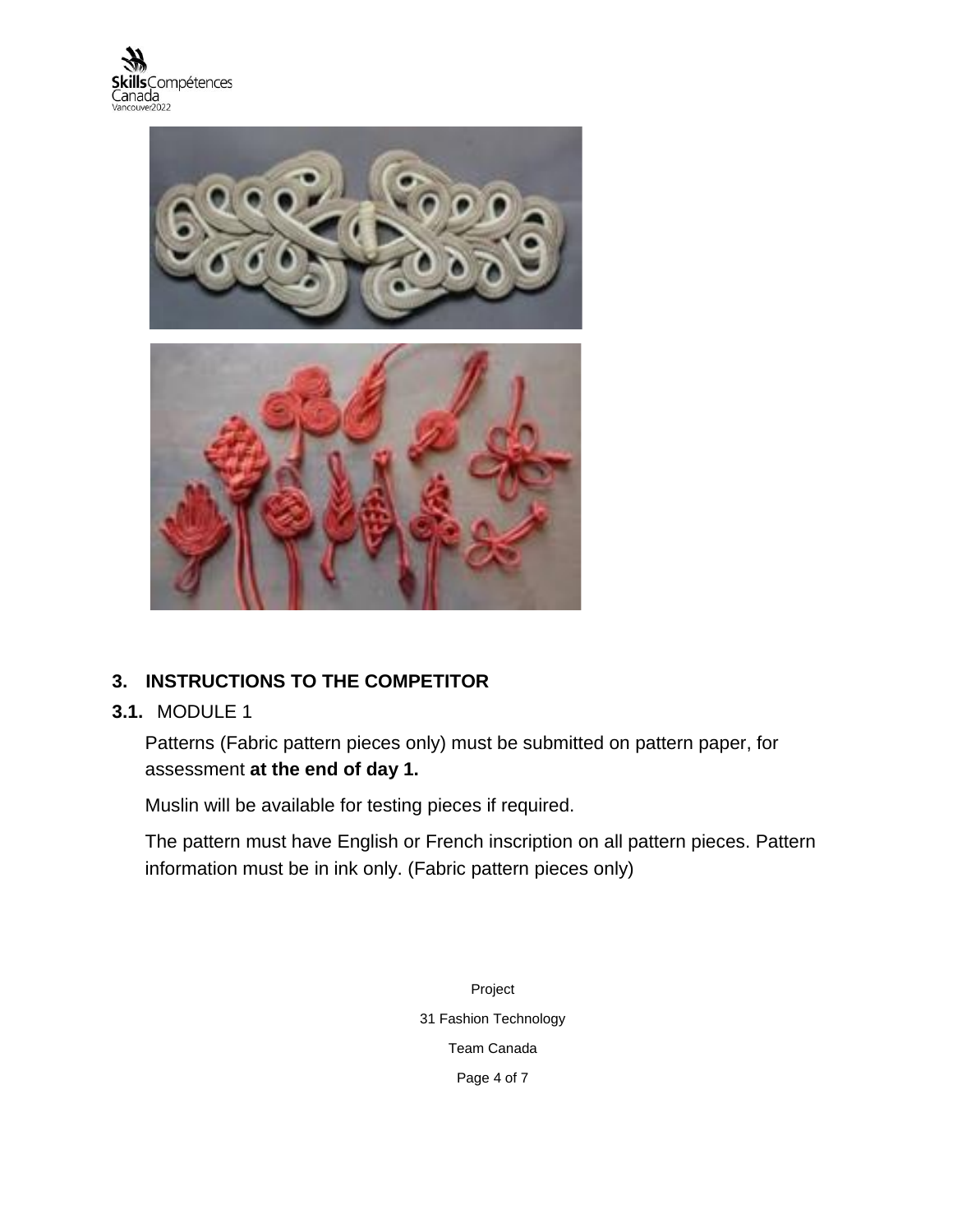

#### **3.2.** MODULE 2

Competitors must alert the expert for assessment before cutting the fabric. Time taken for assessment will be added to the end of the day.

Competitors must layout and pin all pieces of patterns to be cut in the fabric. Fusing and lining layout will not be assessed.

If grainlines on the patterns are too short or not showing for assessment, competitors will be asked to extend or draw the grainlines while the patterns are pinned to the fabric.

Pockets must be finished and submitted for assessment **at the end of day 2.**

#### **3.3.** MODULE 3

Embellishment may be anywhere on the coat/jacket **but used mainly for closure** of the coat/jacket.

The embellishment must be wearable and fully secure.

Left over fabric from previous modules may not be used in this module. Only items from the mystery box may be used.

No alteration to the size and/or structure of the coat/jacket is allowed - only existing seams may be opened (if required). Elements **must** be applied by hand

> Project 31 Fashion Technology Team Canada Page 5 of 7